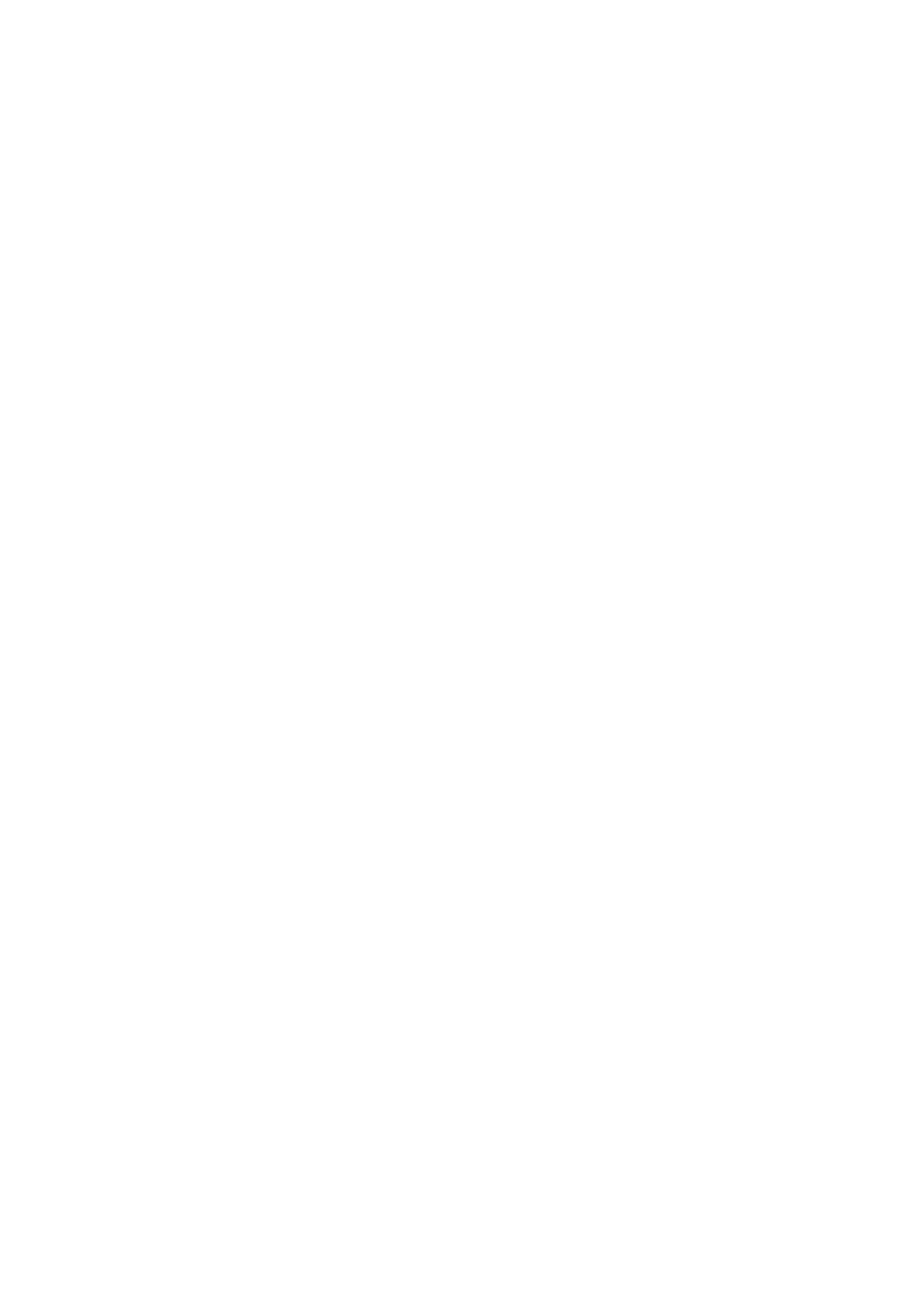# **CEMETERIES ACT 1986**

## CITY OF GERALDTON

# **GERALDTON CEMETERY BOARD BY-LAW 2021**

# TABLE OF CONTENTS

# **PART 1—PRELIMINARY**

- 1.1 Citation
- 1.2 Repeal
- 1.3 Interpretation

#### **PART 2—ADMINISTRATION**

2.1 Powers and functions of administrator

#### **PART 3—APPLICATION FOR FUNERALS**

- 3.1 Grant of right of burial
- 3.2 Application for burial
- 3.3 Application for cremation
- 3.4 Applications to be accompanied by certificates etc
- 3.5 Certificate of identification
- 3.6 Minimum notice required
- 3.7 Fixing times for a funeral
- 3.8 Receipt of the application for a funeral
- 3.9 Times for burials
- 3.10 Times for cremations

# **PART 4—FUNERAL DIRECTORS**

- 4.1 Directing a funeral
- 4.2 Funeral directors licence
- 4.3 Funeral directors licence expiry
- 4.4 Cancellation of funeral directors licence
- 4.5 Application for a single funeral permit
- 4.6 Application may be refused

## **PART 5—FUNERALS**

*Division 1—General*

- 5.1 Requirements for funerals and coffins
- 5.2 Funeral processions
- 5.3 Vehicle entry restricted
- 5.4 Vehicle access and speed limitations
- 5.5 Conduct of funeral by board

# *Division 2—Cremation*

- 5.6 Metal and cardboard coffins prohibited
- 5.7 Polyvinyl, etc, prohibited
- 5.8 Depositing the coffin
- 5.9 Removal of the name plate and metal strip
- 5.10 Removal of metal fittings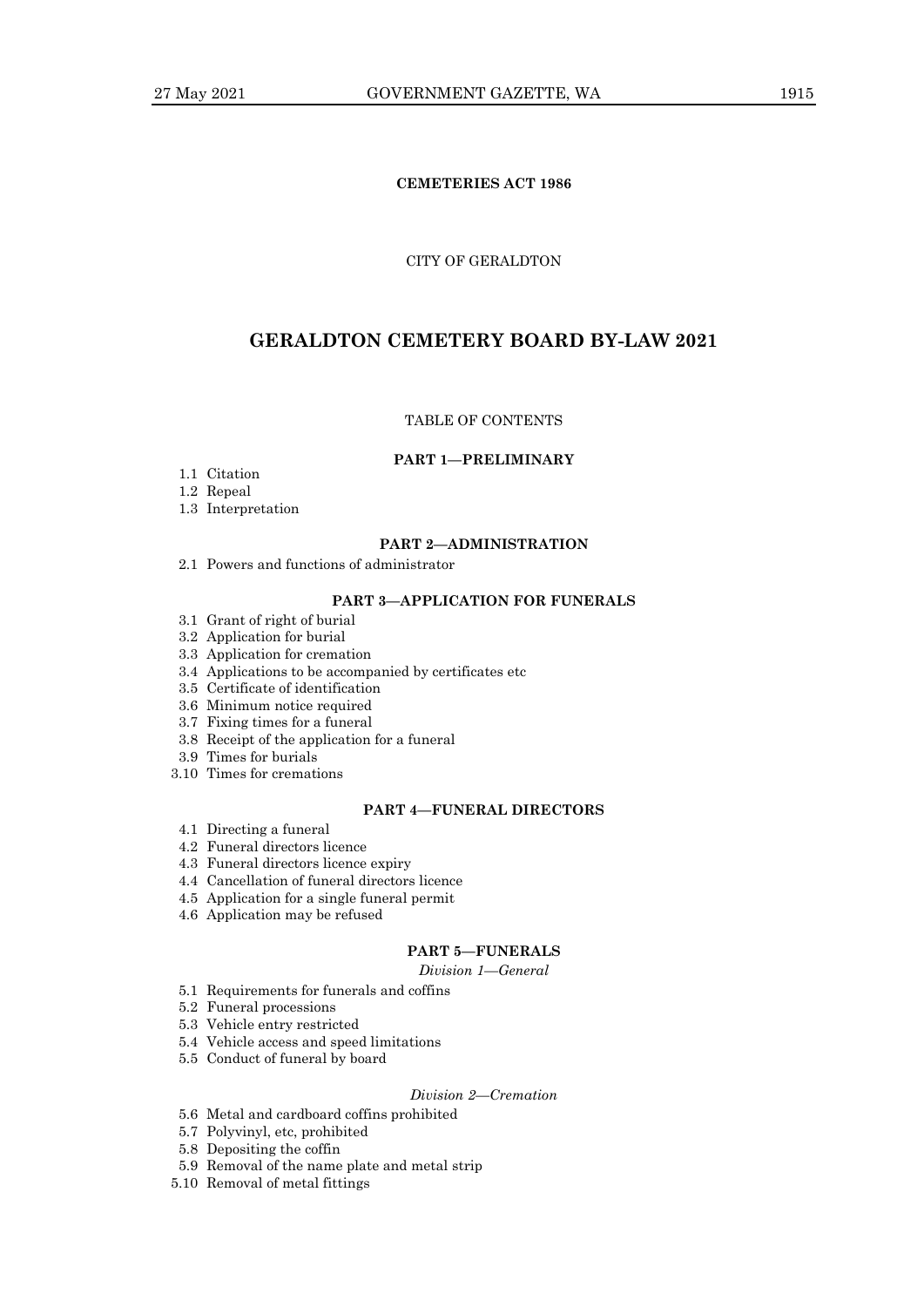*Division 3—Placement of ashes*

- 5.11 Disposal of Ashes
- 5.12 Availability of Ashes
- 5.13 Ashes held by the board

# **PART 6—BURIALS**

- 6.1 Depth of graves
- 6.2 Mausoleum, vault etc
- 6.3 Reopening a grave
- 6.4 Exhumation of a coffin
- 6.5 Opening a coffin

# **PART 7—MEMORIALS AND OTHER WORK**

*Division 1—General*

- 7.1 Application for monumental work
- 7.2 Placement of monumental work
- 7.3 Removal of rubbish
- 7.4 Operation of work
- 7.5 Removal of sand, soil or loam
- 7.6 Hours of work
- 7.7 Unfinished work
- 7.8 Use of wood
- 7.9 Plants and trees
- 7.10 Placing of glass domes and vases
- 7.11 Inappropriate or unbecoming items
- 7.12 Minor maintenance and repair works
- 7.13 Australian war graves
- 7.14 Supervision

# *Division 2—Lawn Section*

- 7.15 Specification of monuments
- 7.16 Headstones

#### *Division 3—Memorial Plaque Section*

7.17 Requirements of a memorial plaque

## *Division 4—Licensing of monumental masons*

- 7.18 Monumental mason's licence
- 7.19 Expiry date, non-transferability
- 7.20 Carrying out monumental work
- 7.21 Responsibilities of the holder of a monumental mason's licence
- 7.22 Cancellation of a monumental mason's licence

## **PART 8—GENERAL**

- 8.1 Animals
- 8.2 Damaging and removing of objects
- 8.3 Withered flowers
- 8.4 Vandalism and littering
- 8.5 Trading and advertising
- 8.6 Obeying signs and directions
- 8.7 Removal from the cemetery

# **PART 9—OFFENCES AND MODIFIED PENALTY**

- 9.1 General
- 9.2 Modified penalties and infringement notices

# **SCHEDULE 1—MODIFIED PENALTIES**

# **SCHEDULE 2—INFRINGEMENT NOTICE**

## **SCHEDULE 3—WITHDRAWAL OF INFRINGEMENT NOTICE**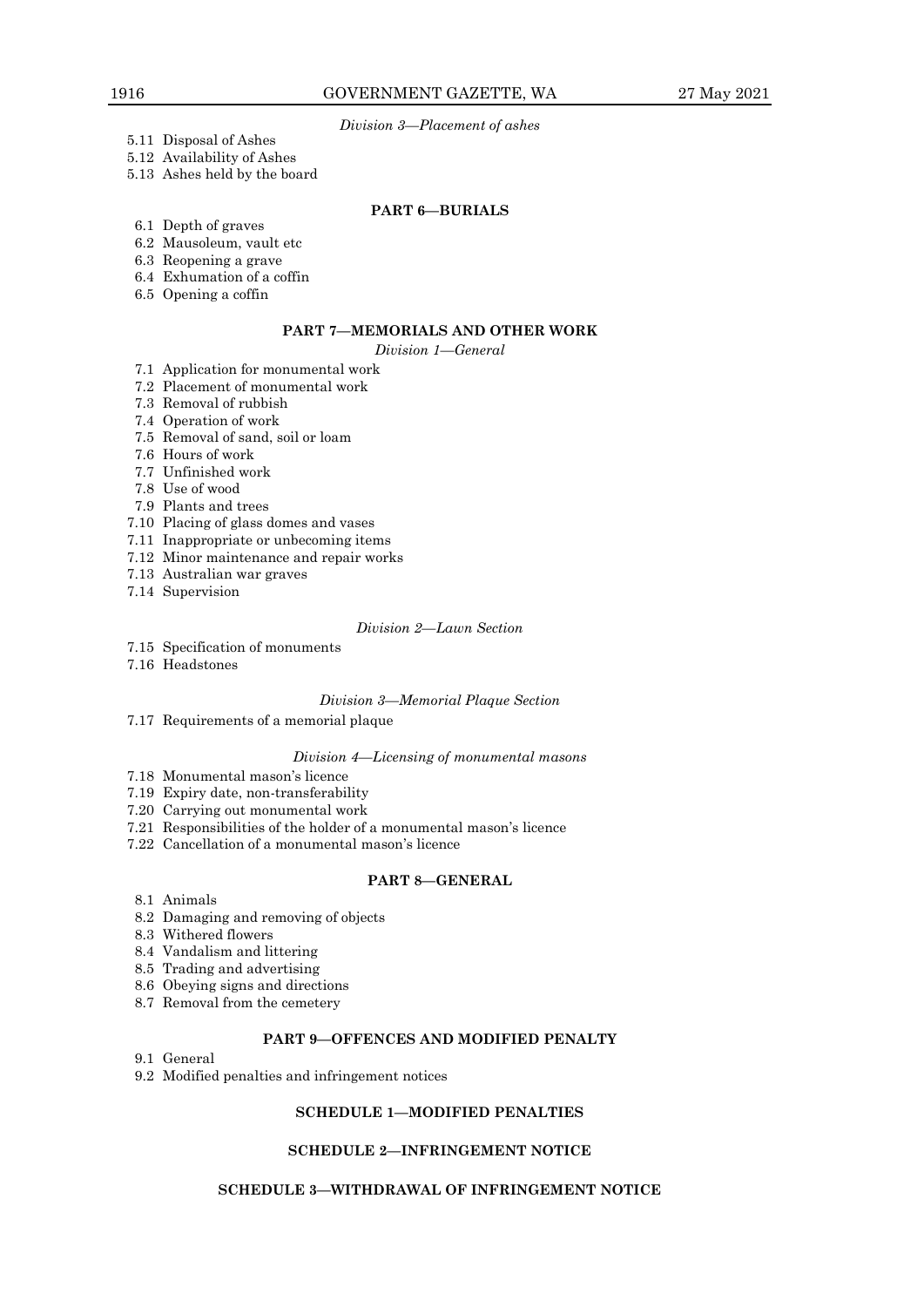# **CEMETERIES ACT 1986**

## CITY OF GERALDTON

# **GERALDTON CEMETERY BOARD BY-LAW 2021**

Under the powers conferred by the *Cemeteries Act 1986* and all other powers enabling it, Geraldton Cemetery Board resolved on 12th May, 2021 to make the following By-Law–

#### **PART 1—PRELIMINARY**

# **1.1 Citation**

This By-Law may be cited as the *Geraldton Cemetery Board By—Law 2021.*

#### **1.2 Repeal**

The *Geraldton Cemetery Board By-Law 2001* as published in the *Government Gazette* on 24 August 2001 is repealed.

#### **1.3 Interpretation**

In this By-Law unless the context otherwise requires—

*Act* means the *Cemeteries Act 1986*;

*Administrator* means the administrator for the time being of the Board;

*animal* means a live vertebrate, other than a human or a fish;

- *ashes* means so much of the remains of a dead body after the due processes of cremation as may be contained in standard sized cremation urn;
- *assistance animal* has the same meaning in the *Disability Discrimination Act 1992 (Cth*);
- *authorised officer* means an employee of the Board appointed by the Board for the purposes of performing any function or exercising any power conferred upon an authorised officer by this By-Law.
- *Board* means the Geraldton Cemetery Board

*burial* has the same meaning given to it in the Act;

- *cemetery* means any one or any part of any public cemetery, which the Governor by order, has placed under the care, control and management of the Board.
- *coffin* means a coffin or other receptacle used for the transportation of a dead body to the grave site*;*
- *Commissioner of Police* means the Commissioner of Police for the time being appointed under the *Police Act 1892* and includes any person for the time being acting in that capacity in the absence of the Commissioner of Police;
- *dead body* has the same meaning given to it in the Act;

*funeral* has the meaning given to it in the Act;

- *funeral director* means a person holding a current funeral directors licence issued by the Board under section 17 of the Act;
- *funeral director's licence* means a licence issued by the Board in accordance with clause 4.2, which entitles the holder to conduct funerals at the cemetery;

*grant* means a grant issued by the Board, of an exclusive right of burial in a grave;

*grave* means a specified area of the cemetery for burial;

*holder* in relation to a grant includes

- (a) a person issued with a grant by the Board; or
- (b) a person from the time being appearing to the Board to be the holder of a grant;
- *mausoleum* means a building or construction wholly above or partially above or below ground level so constructed as to allow deposition of dead bodies into a compartment in the wall or floor and being sealed from view;

*memorial* has the meaning given to it in the Act;

*Minister* means the Minister charged with responsibility for administration of the Act;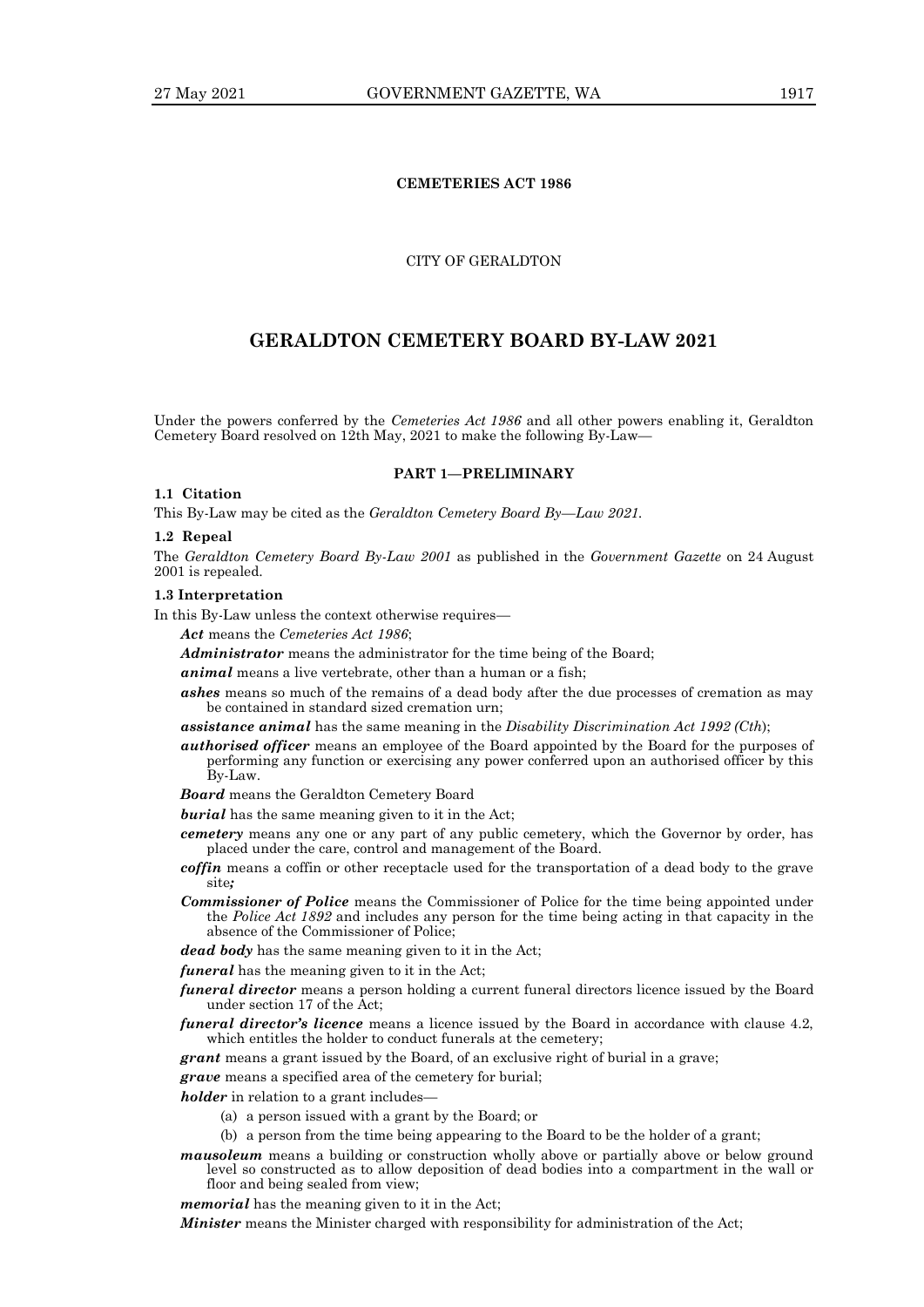*monument* includes a tombstone, vault, enclosure or other approved form of memorial;

*monumental mason licence* means a licence issued under clause 7.18(1);

*monumental work* includes the erection, alteration or removal of or other working upon a monument on a grave;

*personal representative* means—

- (a) the administrator or executor of an estate of a deceased person;
- (b) the person who, by law of practice, has the right to apply for administration of the estate of the deceased person; or
- (c) a person having the lawful custody of a dead body;

*Schedule* means a schedule to this By-Law;

- *set fee* refers to the fees and charges set by a resolution of the Board and published in the *Government Gazette*, under section 53 of the Act;
- *single funeral permit* means a permit issued by the Board under section 20 or 21 of the Act which entitles the holder to conduct at the cemetery a funeral of a person named in the permit;
- *vault* means a below ground lined grave with one or more compartments constructed to specifications approved from time to time by the Board; and
- *vehicle* has the same meaning as given to that word in the *Road Traffic (Amendment) Act 2008* as amended from time to time, and includes trail bikes, beach buggies and other recreational vehicles licenced and unlicensed, but excludes a wheelchair being used by a physically impaired person.

#### **PART 2—ADMINISTRATION**

#### **2.1 Powers and functions of administrator**

The Administrator appointed by the Board shall, at its direction, exercise general supervision and control over all matters concerning the administration of the Cemetery and the carrying out and enforcement of this By-Law and unless the Board otherwise resolves, all directions of the Administrator shall be deemed to have been given by order of the Board.

# **PART 3—APPLICATION FOR FUNERALS**

#### **3.1 Grant of right of burial**

The Board may issue to a person a grant of right of burial, for the term specified in the Act from time to time, upon—

- (a) written application by that person; and
- (b) payment of a set fee.

#### **3.2 Application for burial**

(1) A person may apply for approval to bury a dead body in the cemetery in the form determined by the Board from time to time.

(2) An application under subclause (1) is to be accompanied by the set fee.

#### **3.3 Application for cremation**

A person who desires to hold a funeral within the cemetery shall, in the case of the cremation of a dead body—

- (a) make an application to the Board in the form determined by the Board from time to time;
- (b) lodge with the application referred to in paragraph (a), a permit to cremate issued in accordance with the *Cremation Act 1929*; and
- (c) make payment of the set fee.

#### **3.4 Applications to be accompanied by certificates and order of burial**

- All applications referred to in clauses 3.1, 3.2 and 3.3 shall be accompanied by either—
	- (a) a medical certificate of death or a Coroner's order of burial; and
	- (b) a certificate issued under clause 3.5, in respect of the body.

#### **3.5 Certificate of identification**

(1) After a dead body is placed in a coffin and prior to a dead body being removed to the cemetery, or crematorium within the cemetery, a person who personally knew the deceased shall identify the dead body and shall complete a certificate of identification in the form determined by the Board from time to time, unless—

- (a) in the opinion of the funeral director, the dead body is not in a fit state to be viewed; or
- (b) after reasonable effort the funeral director is unable to arrange for a person to identify the dead body.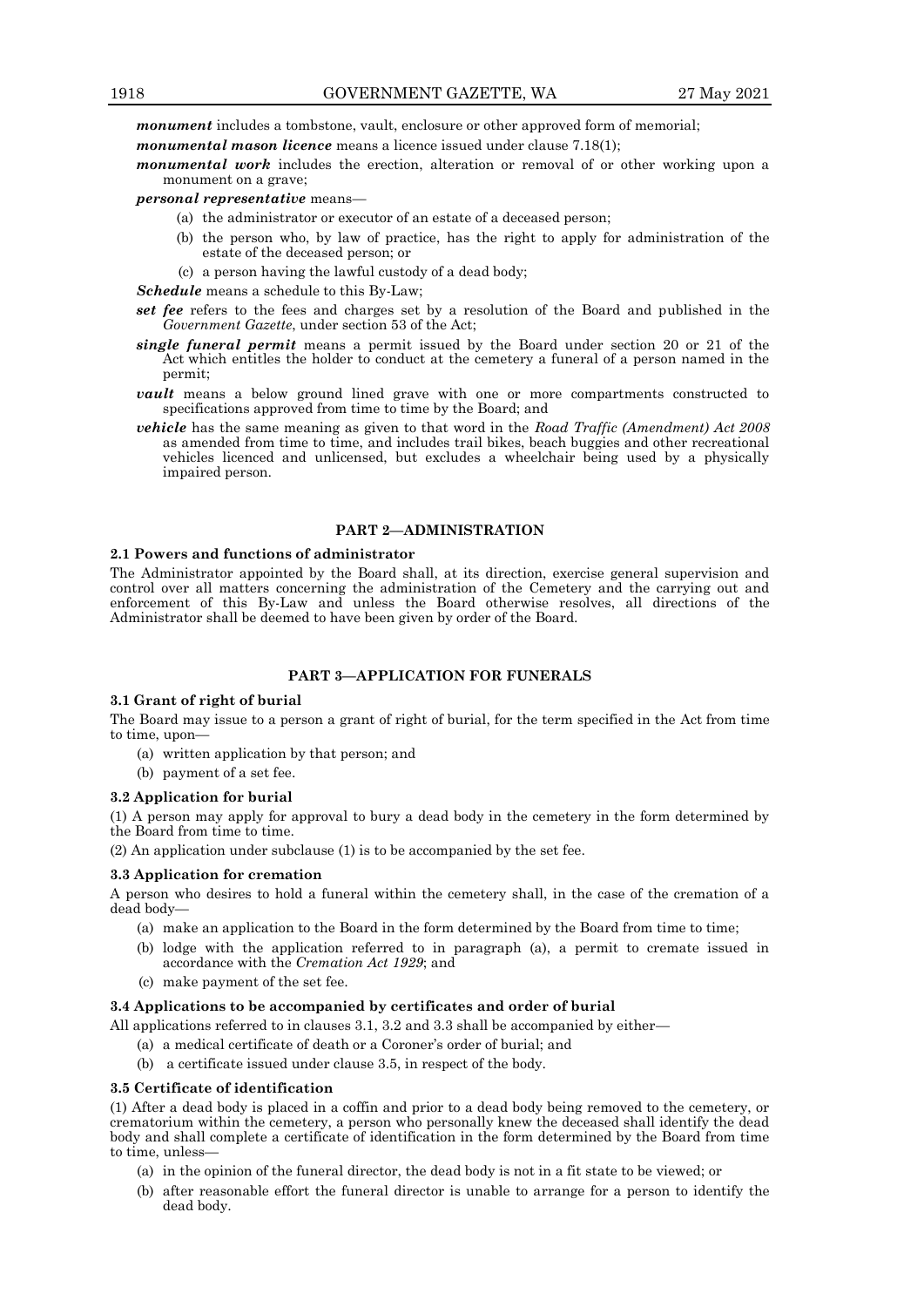#### (2) Where—

- (a) in the opinion of the funeral director, the dead body is not in a fit state to be viewed; or
- (b) after reasonable effort the funeral director is unable to arrange for a person to identify the dead body,

then the funeral director shall complete a certificate in the form determined by the Board from time to time.

#### **3.6 Minimum notice required**

Subject to Religious or cultural requirements all bookings to hold a funeral shall be made with the Board at least two (2) working days prior to the time proposed for burial on the application, otherwise an extra charge may be made.

#### **3.7 Fixing times for a funeral**

The time fixed for a funeral is at the discretion of the Board but, subject to this By—Law will be as near as possible to the time requested by the applicant.

#### **3.8 Receipt of the application for a funeral**

Where an application is received by the Board in accordance with clause 3.2 or 3.3, then subject to any other provision of this By-Law, the Board shall:

- (a) fix a time for the funeral; and
- (b) prepare any grave that is required or reserve the venue for a cremation service as the case may be.

#### **3.9 Times for burials**

A person shall not carry out a burial—

- (a) on a declared Public Holiday; and
- (b) at any time other than during the following days and hours—
	- Monday to Friday 8.00am to 4.00pm Saturday 9.00am to 1.00pm

except with the written permission of the Board.

#### **3.10 Times for cremations**

A person shall not carry out a cremation—

- (a) on a declared Public Holiday; and
- (b) at any time other than during the following days and hours— Monday to Friday 8.00am to 4.00pm
	- Saturday 9.00am to 1.00pm

except with the written permission of the Board.

# **PART 4—FUNERAL DIRECTORS**

## **4.1 Directing a funeral**

A person shall not direct a funeral within the cemetery or otherwise make use of the cemetery for any purpose connected with directing the funeral unless that person is—

- (a) the funeral director;
- (b) an employee of the funeral director; or
- (c) a holder of a single funeral permit.

#### **4.2 Funeral director**'**s licence**

(1) The Board may, upon receipt of an application in writing in the form determined by the Board from time to time and upon payment of a set fee, issue to an applicant a funeral director's licence authorising a holder to direct funerals within a cemetery at such times and on such days and subject to such conditions as the Board shall specify and in compliance with the provisions of this By-Law.

(2) If the application referred to in the subclause (1) is approved by the Board, the Board shall issue to the applicant a licence in the form determined by the Board from time to time.

(3) A person who is the holder of a current funeral director's licence may apply for a new licence for the following year by lodging with the Board an application form and upon payment of the set fee.

#### **4.3 Funeral director**'**s licence expiry**

A funeral director's licence shall expire on the 30th June in each year.

#### **4.4 Cancellation of a funeral director**'**s licence**

(1) The Board may, by notice in writing to a holder of a funeral director's licence, cancel or suspend a licence if—

- (a) the holder of the licence or any employee of the holder has committed a breach of this By-Law, the Act or any of the conditions upon which the licence was issued; or
- (b) the holder of the funeral director's licence has purported to transfer the licence issued to that holder.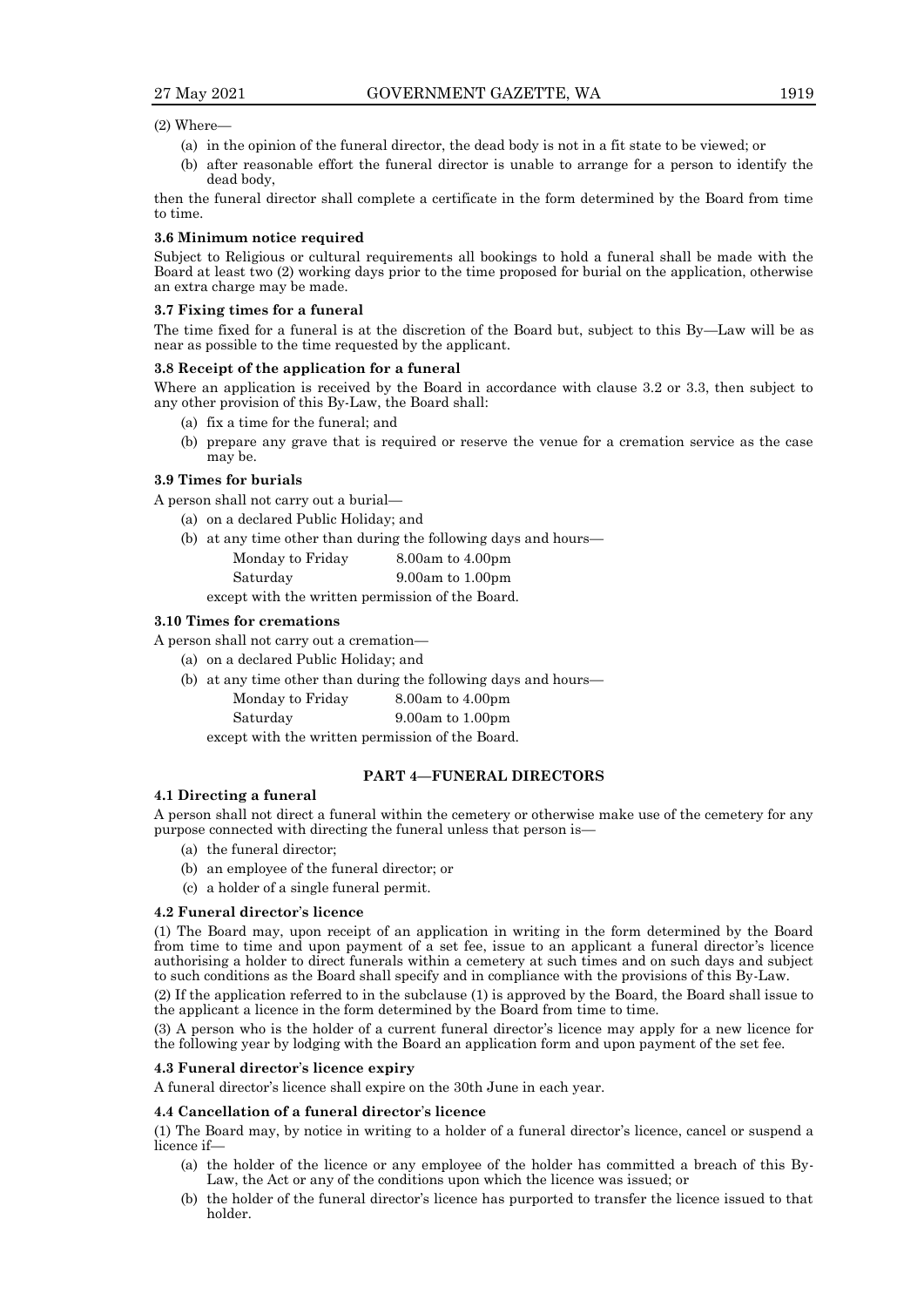(2) Upon the cancellation of the licence pursuant to subclause (1), no part of any fee paid for the issue of that licence is refundable by the Board.

# **4.5 Application for a single funeral permit**

Every application for a single funeral permit made under section 20 or 21 of the Act shall include coffin specifications and details of the vehicle transporting the dead body to the gravesite.

## **4.6 Application may be refused**

The Board may refuse an application for a single funeral permit if, in the opinion of the Board, either the coffin specifications or the details of the vehicle transporting the dead body to the gravesite are not structurally sound or are otherwise inadequate or inappropriate, or on any other grounds.

# **PART 5—FUNERALS**

*Division 1—General*

## **5.1 Requirements for funerals and coffins**

A person shall not bring a dead body into the cemetery unless—

- (a) the Board has approved an application for the burial or cremation of that dead body in accordance with Part 3 of this By-Law;
- (b) it is enclosed in a coffin which in the opinion of the Board is structurally sound and bears the name of the deceased person indelibly inscribed in legible characters on a plate on the coffin's lid; and
- (c) under the plate referred to in paragraph (b) there is a substantive metal strip bearing the surname of the deceased person stamped in legible characters, each character being not less than 10 mm in height.

## **5.2 Funeral processions**

The time fixed by the Board for any burial or cremation shall be the time at which the funeral procession is to arrive at the cemetery gates, and, if not punctually observed, then the applicant who applied to hold the funeral under clauses 3.1, 3.2 or 3.3 shall pay the set fee for being late.

#### **5.3 Vehicle entry restricted**

(1) Subject to clauses 5.3(2) and 5.3(3), every funeral procession shall enter by the principal entrance, and no vehicle except the hearse, and official mourning coaches, shall be permitted to enter the cemetery.

(2) This clause shall not apply to persons using wheelchairs or motorised wheelchairs.

(3) Clause 5.3(1) shall not apply to the vehicles of persons attending the Cemetery on Cemetery related business.

## **5.4 Vehicle access and speed Limitations**

Vehicles shall proceed within the cemetery by the constructed roadway or other areas designated for the use of vehicles and shall not exceed the speed limit indicated by signs.

## **5.5 Conduct of funeral by board**

When conducting a funeral under section 22 of the Act, the Board shall—

- (a) require a written request for it to conduct a funeral to be lodged with it;
- (b) in its absolute discretion, charge any person requesting it to conduct a funeral the set fee for the conduct of that funeral by it;
- (c) where no fee or a reduced fee has been charged by it for the conduct of the funeral, determine the manner in which the funeral shall be conducted;
- (d) bury or cremate that dead body but may cremate the dead body only when a permit to cremate has been obtained for that body under the Cremation Act 1929;
- (e) specify an area in the cemetery where the dead body is to be buried or the ashes placed;
- (f) conduct the funeral notwithstanding the failure of a person to make any application or to obtain any consent required under this By-Law; and
- (g) do or require anything which it considers is necessary or convenient for the conduct of a funeral by it.

#### *Division 2—Cremation*

#### **5.6 Metal and cardboard coffins prohibited and cane coffins accepted**

(1) Metal, metal lined and cardboard coffins shall not be accepted by the Board for cremation at the cemetery.

(2) Cane coffins shall be accepted.

## **5.7 Polyvinyls, etc, prohibited**

The use of polyvinyl or its derivative, polyurethane, aerosol cans, other sealed containers, glass and/or other materials determined from time to time to be not appropriate to the cremation process by the Board, in or upon coffins presented for cremation at the cemetery is prohibited.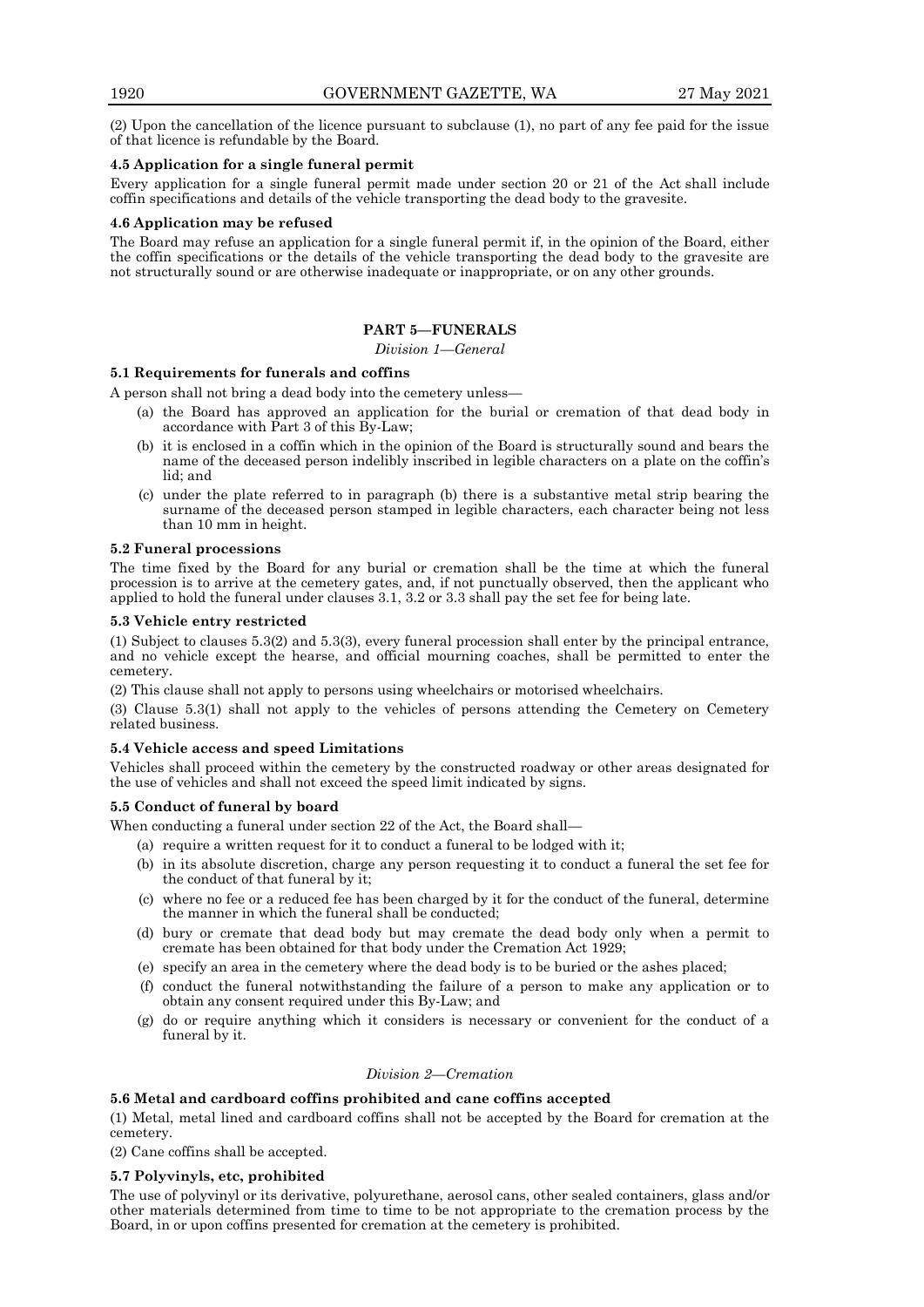#### **5.8 Depositing the coffin**

(1) The funeral director shall deposit the coffin for cremation upon the catafalque in the Crematorium chapel or at such other position within the cemetery as may be determined from time to time by the Board.

(2) Once the coffin has been deposited for cremation in accordance with subclause (1), all further services will be rendered by and be under the sole control of the Board.

#### **5.9 Removal of the name plate and metal strip**

The Board shall remove the name plate and metal strip from the coffin prior to cremation at the cemetery and the metal strip shall be placed in the container with the ashes.

#### **5.10 Removal of metal fittings**

The Board may remove any metal or other fittings on coffins presented for cremation at the cemetery which in the opinion of the Board could impede the cremation or cause damage to the cremation equipment.

#### *Division 3—Placement of ashes*

#### **5.11 Disposal of ashes**

(1) The personal representative of a deceased person whose body has been cremated may apply, in an application under clause 3.3 or otherwise, for permission to dispose of the ashes in the cemetery and upon payment of the set fee the Board may grant permission for the ashes to be disposed of in one of the following locations—

Niche Wall Memorial Wall Garden of Remembrance Garden of Dreams Don Golding Garden Ground Niche Memorial Rose, Tree or Shrub Family Shrub Memorial Desk Granite Seat Family Grave Book of Remembrance Scattering to the Winds Memorial Gardens

Other memorials approved by the Board

(2) Subject to subclauses (3) and (4), a person shall not place the ashes of a deceased person in the cemetery.

(3) An authorised officer may place the ashes of a deceased person in a cemetery in accordance with the Board approval provided—

- (a) the person requesting the placement of the ashes has the permission of the Board; and
- (b) the ashes are placed within an area set aside for that purpose by the Board.

(4) An authorised officer may place the ashes of a deceased person within a grave in accordance with Board approval, provided the person requesting the placement of the ashes has the written permission of the Board and the approval of the holder of the right of burial of the grave.

#### **5.12 Availability of ashes**

Subject to compliance with clause 5.12 and upon the payment of the set fee, the ashes of a deceased person that have not been placed within the cemetery will be made available to the personal representative of the deceased person during the normal office hours of the Board after the expiration of two (2) working days from the completion of the cremation at the cemetery.

#### **5.13 Ashes held by the board**

(1) If at the expiration of six (6) months from the date of cremation at a cemetery—

- (a) the ashes of the deceased person have not been claimed; or
- (b) no arrangements have been made for the placement of the ashes of a deceased person by the personal representative, then the Board may dispose of the ashes in the cemetery and in any of the locations listed in clause 5.12.

(2) If prior to the expiration of six (6) months from the date of cremation the personal representative of the deceased person requests the Board to store the ashes of the deceased person, and pays to the Board the set fee monthly in advance for such storage, the Board shall store the ashes in safe custody.

(3) Notwithstanding subclause (2), should the personal representative default in the payment of the fee referred to in subclause (2), the Board may dispose of the ashes in the cemetery by any of the methods listed in clause 5.12.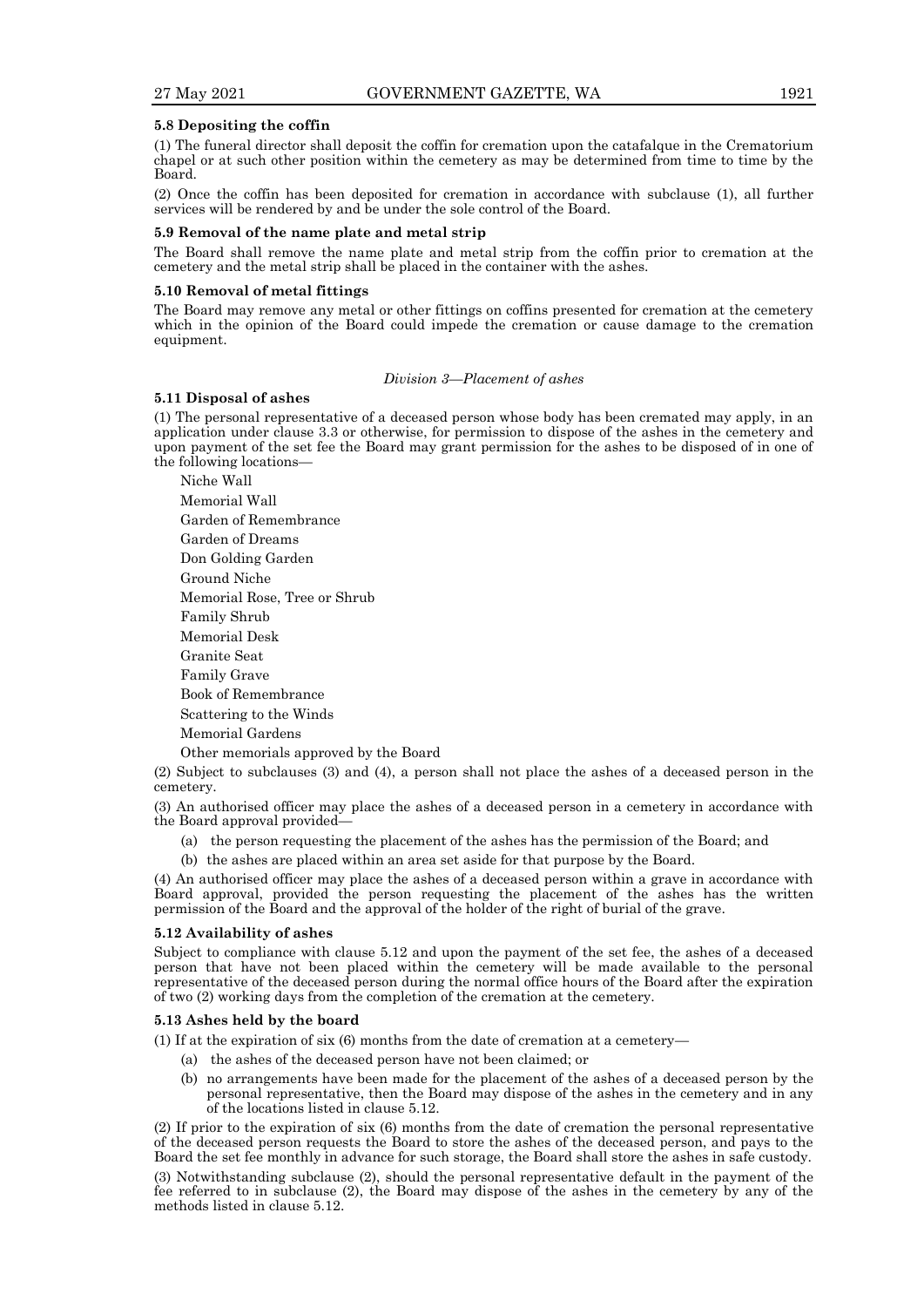#### **PART 6—BURIALS**

# **6.1 Depth of graves**

(1) A person shall not bury a coffin within the cemetery so that the distance from the top of the coffin to the original surface of the ground is—

- (a) subject to paragraph (b), less than 750mm, unless that person has the permission of an authorised officer; or
- (b) in any circumstances less than 600mm.

(2) The permission of the authorised officer in subclause (1) (a) will only be granted where in the opinion of the authorised officer exceptional circumstances require granting of that permission.

#### **6.2 Mausoleum, vault etc**

(1) A person shall not construct a mausoleum or vault within the Cemetery, unless in accordance with specifications approved from time to time by the Board.

(2) A person may offer to the Board to construct a mausoleum or vault within the Cemetery, which vault or mausoleum shall at all times remain the property of the Board.

(3) An application under subclause (2) shall be in writing and shall be accompanied plans and specifications satisfactory to the Board and by payment of the set fee.

(4) A person shall not place a dead body in a mausoleum except—

- (a) in a closed coffin;
- (b) in a soundly constructed chamber; and
- (c) in accordance with subclause (5).

(5) The number of burials in a chamber must not exceed the number for which the chamber was designed.

#### **6.3 Re-opening a grave**

If for the purpose of re-opening a grave in a Cemetery the Board finds it necessary to remove a monument, edging, tiles, plants, grass, shrubs or other like matter from the grave, then the person ordering the re-opening of that grave shall bear the cost of the removal and any necessary reinstatement.

#### **6.4 Exhumation of a coffin**

(1) Subject to subclause (2), a person shall not exhume a coffin in the cemetery for the purposes of reburial within twelve (12) months after the date of its interment.

(2) Subclause (1) shall not apply where the exhumation is ordered or authorised pursuant to the Act.

(3) Subject to subclause (1) and (2) and prior to any other exhumation, the holder of a grant must have applied in writing to the Board requesting the exhumation and the Board must have authorised the exhumation.

(4) Any exhumation shall be carried out by a funeral director.

## **6.5 Opening a coffin**

(1) A person shall not open a coffin in a cemetery unless—

- (a) the coffin is opened for the purposes of the exhumation of a dead body;
- (b) that person has produced to the Board an order signed by the Commissioner of Police and the Board has approved the opening of that coffin; or
- (c) The Board has approved the opening of the coffin by that person as part of a religious ceremony.

(2) Any opening of a coffin shall be carried out by a funeral director.

## **PART 7—MEMORIALS AND OTHER WORK**

*Division 1—General*

## **7.1 Application for monumental Work**

A Board may require the written consent of the holder of the right of burial of the grave to accompany an application under section 30 of the Act.

#### **7.2 Placement of monumental Work**

Every memorial shall be placed on a concrete foundation.

#### **7.3 Removal of rubbish**

All refuse, rubbish or surplus material remaining after memorial works are completed under a permit issued under section 30 of the Act shall be immediately removed from the cemetery by the person carrying out the memorial works.

## **7.4 Operation of work**

(1) Subject to clause 7.6 an application under section 30 of the Act shall in addition to the matters set out in the same specify the estimated times for commencement and completion of the proposed works which shall be no earlier than one (1) working day after the date of approval of the application.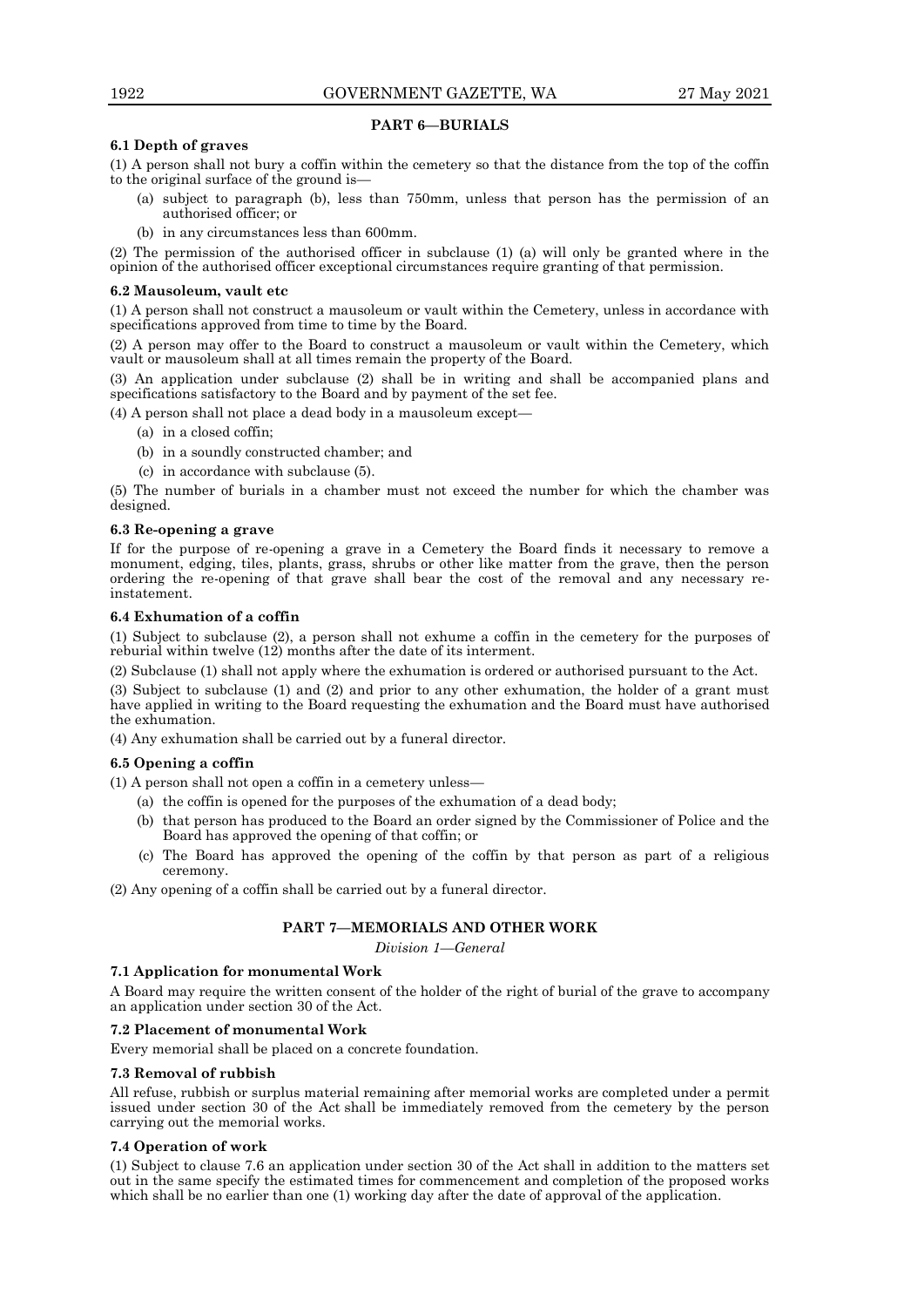(2) All material required in the erection and completion of any work shall, as far as possible, be prepared before being taken to the cemetery, and all materials required by tradesmen shall be admitted at such entrance as the Administrator or an authorised officer shall direct.

#### **7.5 Removal of sand, soil or loam**

No sand, earth or other material shall be taken from any part of the cemetery for use in the erection of any memorial or work except with the written approval of the Board.

#### **7.6 Hours of work**

Persons shall not be permitted to carry out memorial or other work on graves within the cemetery other than during the hours of 8.00am and 6.00pm on weekdays, and 8.00am and noon on Saturdays, without the written permission of the Board.

#### **7.7 Unfinished work**

Should any work by masons or others be not completed before 6:00pm on weekdays and noon on Saturdays, they shall be required to leave the work in a neat and safe condition to the satisfaction of the Administrator or an authorised officer.

#### **7.8 Use of wood**

No wooden fence, railing, cross or other wooden erection shall be allowed on or around any grave, other than as a temporary marker and with the prior approval of the Board.

#### **7.9 Plants and trees**

No trees or shrubs shall be planted on any grave or within the cemetery except such as shall be approved by the Administrator or an authorised officer.

## **7.10 Placing of glass domes and vases**

A person shall not place glass domes, vases or other grave ornaments—

- (a) outside the perimeter of a grave in the cemetery as defined in the plans kept and maintained under section 40 (2) of the Act; or
- (b) on the lawn in an area set aside by the Board as a lawn or a memorial plaque section.

#### **7.11 Inappropriate or unbecoming items**

A person shall not place offensive memorabilia or materials on a grave and any such items or items will be removed and returned to the holder of the right of burial upon the expiry of thirty (30) days' notice in writing to the holder requiring removal of such item or items.

## **7.12 Minor maintenance and repair works**

Persons shall be permitted to carry out minor maintenance and repair works not of a structural nature such as cleaning, touch up painting and the like on graves without seeking the approval of the Board, but persons are required to advise the Administrator or authorised person of their intentions in that behalf.

#### **7.13 Australian war graves**

Notwithstanding anything in this By-Law to the contrary, the Office of Australian War Graves—

- (a) may place a memorial on a military grave; and
- (b) is not required to pay the set fee for any memorial that is placed upon a military grave.

## **7.14 Supervision**

All workers, whether employed by the Board or by any other person, shall at all times whilst within the boundaries of the cemetery be subject to the supervision of the Administrator or an authorised officer and shall obey such directions as the Administrator or an authorised officer may give.

#### *Division 2—Lawn section*

#### **7.15 Specification of monuments**

(1) All monuments in the lawn section of a cemetery shall—

- (a) be made of natural stone; and
- (b) be placed upon a base of natural stone; and
- (c) comply with the following specifications—
	- (i) the overall height of the monument above the original surface of the grave shall not exceed 1.05m;
	- (ii) the height of the base of the monument above the original surface of the grave shall not be less than 150mm nor more than 450mm;
	- (iii) the width of the base of the monument shall not exceed 1.20m;
	- (iv) the depth of the base of the monument shall not exceed 300mm; and
- (d) have foundations extending to the bottom of the grave unless concrete beam foundations are constructed.

(2) An admiralty bronze memorial plaque may be attached to a monument erected or being erected in the lawn section of the cemetery.

(3) A person shall not display any trade names or marks upon any monument erected within the lawn section of the cemetery.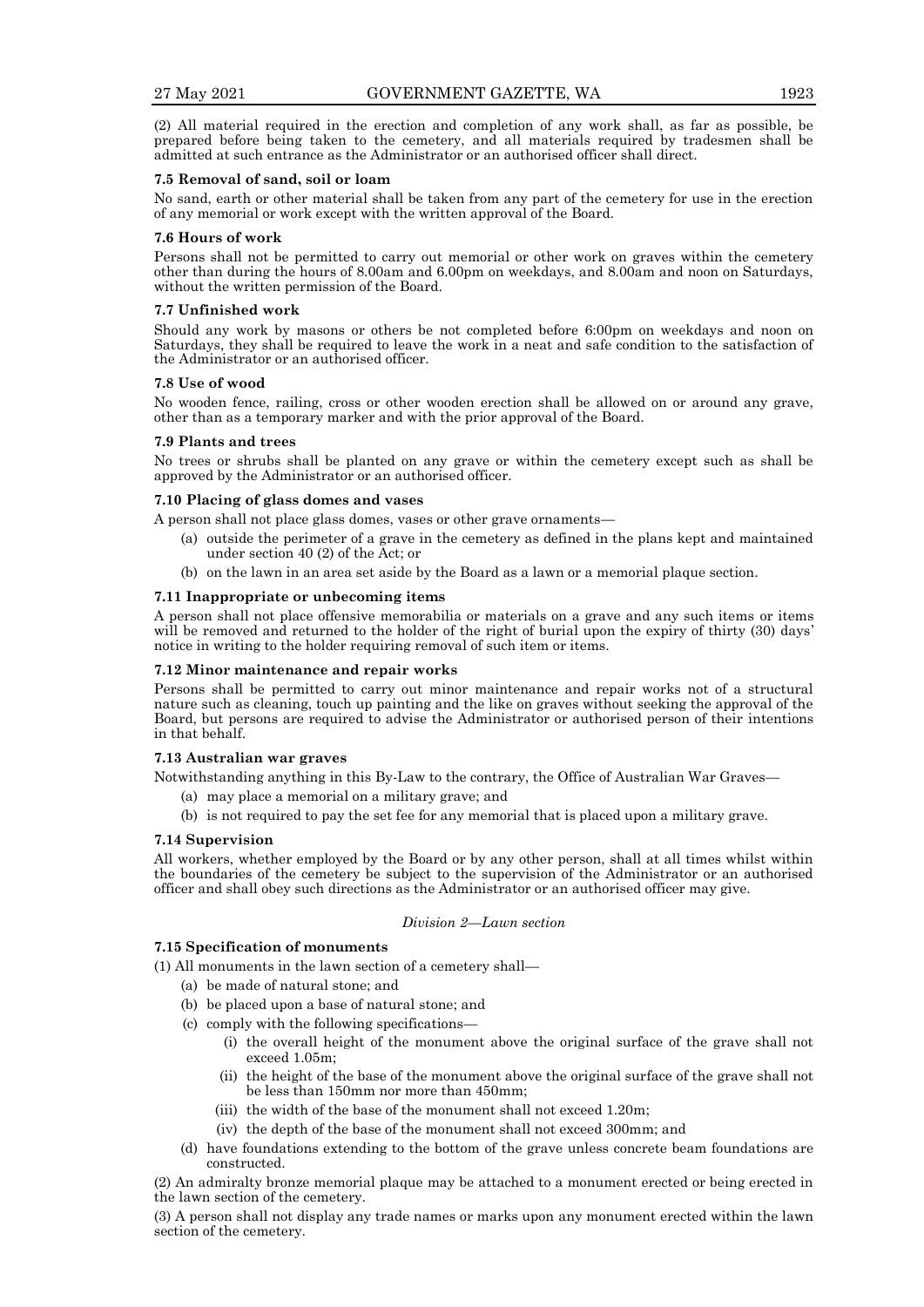## **7.16 Headstones**

In the lawn section of the cemetery, that part of a headstone above its base shall not extend horizontally beyond that base.

*Division 3—Memorial plaque section*

# **7.17 Requirements of a memorial plaque**

(1) All memorial plaques placed in a memorial plaque section of the cemetery shall—

- (a) be made of admiralty bronze or any other material approved by the Board; and
- (b) be of the dimensions approved by the Board for the area in which the memorial plaque is to be placed.
- (2) All memorial plaques made of admiralty bronze shall—
	- (a) not exceed 20mm in thickness; and
	- (b) be placed upon a base mounting approved by the Board.

(3) All memorial plaques made of stone shall—

- (a) not exceed 50mm in thickness placed upon a base mounting approved by the Board; or
- (b) not be less than 100mm in thickness if it is not to be placed upon a base mounting.

## *Division 4—Licensing of monumental masons*

## **7.18 Monumental mason**'**s licence**

(1) The Board may upon receipt of an application in writing by a person possessing appropriate qualifications and upon payment of the set fee issue to the applicant a monumental mason's licence. (2) A licence issued under subclause (1) authorises the holder to carry out monumental works within the cemetery subject to the provisions of this By-Law and such conditions as the Board shall specify upon the issue of that licence.

# **7.19 Expiry date, non-transferability**

A monumental mason's licence—

- (a) shall, subject to clause 7.22, be valid from the date specified therein until the 30th day of June next following; and
- (b) is not transferable.

## **7.20 Carrying out monumental work**

A person shall not carry out monumental work within the cemetery unless that person—

- (a) is the holder of a current monumental mason's licence issued pursuant to clause 7.18 or does so as the employee of a person who holds such a licence; or
- (b) is authorised by the Board to do so.

## **7.21 Responsibilities of the holder of a monumental mason**'**s licence**

The holder of a monumental mason's licence shall be responsible for the compliance by every person purporting to be authorised to carry out monumental works within the cemetery pursuant to that licence, with all the requirements and conditions of the licence, this By-Law, the Act and any other written law which may affect the carrying out of monumental works.

## **7.22 Cancellation of a monumental mason**'**s licence**

(1) The Board may by notice in writing to the holder of a monumental mason's licence terminate the licence on the ground that the holder of the licence has committed a breach of the requirements and conditions of the licence, this By-Law, the Act or any other written law which may affect the carrying out of monumental works.

(2) Upon the termination of a monumental mason's license under this clause no part of any fee paid for the issue of that license is refundable by the Board

## **8.1 Animals**

## **PART 8—GENERAL**

A person shall not bring an animal into or permit an animal to enter or remain in the cemetery, other than an assistance animal or with the approval of the Administrator or an authorised officer.

## **8.2 Damaging and removing of objects**

Subject to clause 8.3, a person shall not damage, remove or pick any tree, plant, shrub or flower in the cemetery or any other object or thing on any grave or memorial or which is the property of the Board without the permission of the Board.

## **8.3 Withered flowers**

A person may remove withered flowers from a grave or memorial and these are to be placed in a receptacle provided by the Board for that purpose.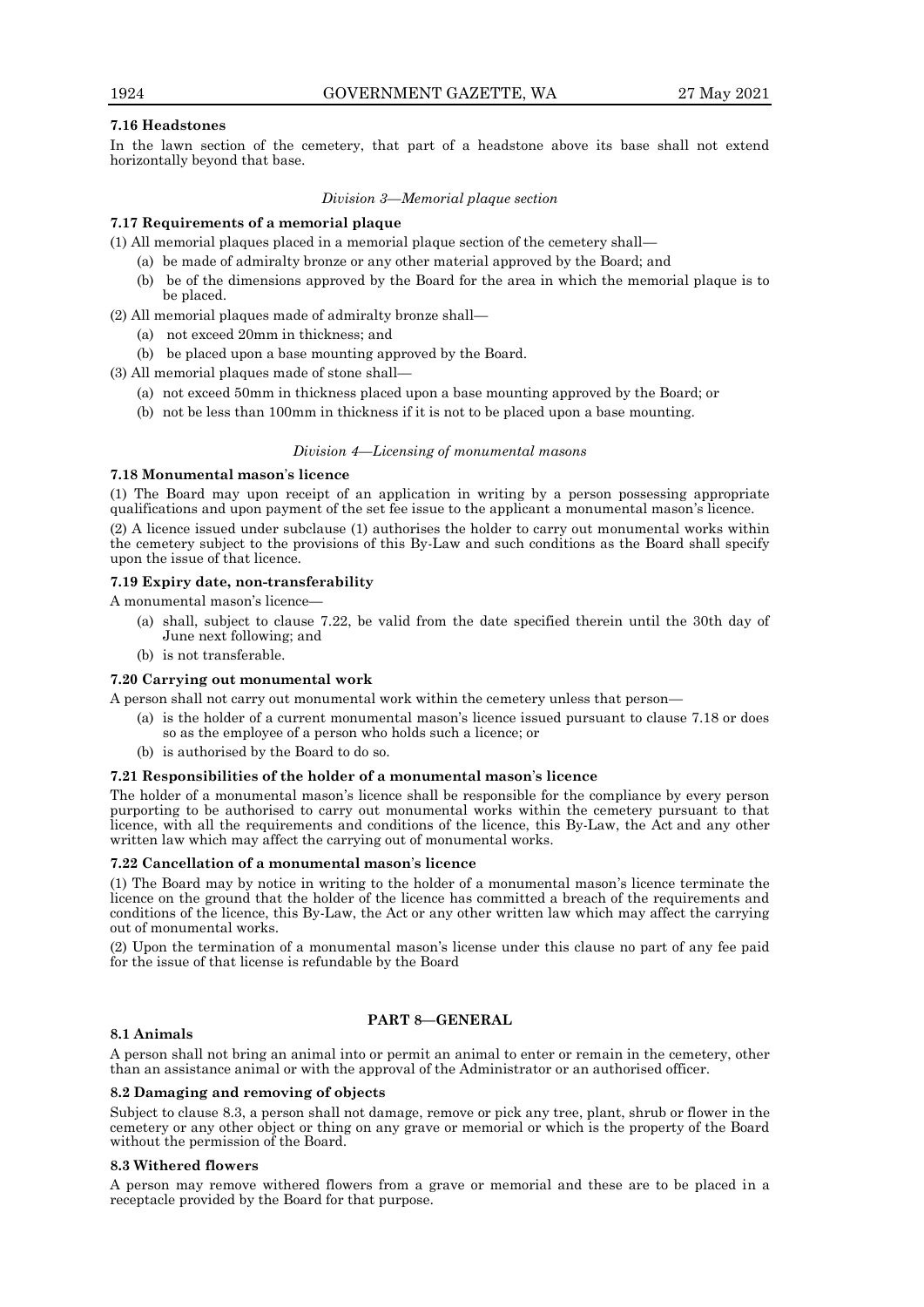#### **8.4 Vandalism and littering**

A person shall not—

- (a) break or cause to be broken any glass, ceramic or other material in or upon the cemetery; or
- (b) discard, deposit, leave or cause to be discarded, deposited or left any refuse or litter in or upon the cemetery other than in a receptacle provided for that purpose.

#### **8.5 Trading and advertising**

A person shall not carry on or advertise any trade, business or profession within the cemetery without the prior written approval of the Board which consent may be granted subject to such conditions as the Board thinks fit.

#### **8.6 Obeying signs and directions**

A person shall obey all signs displayed, marked, placed or erected by the Board within the cemetery and any other lawful direction by the Administrator or an authorised officer.

#### **8.7 Removal from the cemetery**

(1) Any person failing to comply with any provisions of this By-Law or behaving in a manner that in the opinion of the Board, the Administrator or an authorised officer is inappropriate in the cemetery may in addition to any penalty provided by this By-Law be ordered to leave the cemetery by the Board, the Administrator or an authorised officer.

(2) A person who fails to comply with an order given under subclause (1) commits an offence.

# **PART 9—OFFENCES AND MODIFIED PENALTIES**

#### **9.1 General**

A person who commits a breach of any provisions of this By-Law commits an offence and shall on conviction be liable to a penalty not exceeding \$500.00 and if the offence is a continuing one to a further penalty not exceeding \$20.00 for every day or part of a day during which the offence has continued.

#### **9.2 Modified penalties and infringement notices**

(1) The offences specified in Schedule 1 are offences which may be dealt with under Section 63 of the Act.

(2) The modified penalty payable in respect of an offence specified in Schedule 1 is set out in the fourth column of Schedule 1.

(3) The prescribed form of the infringement notice referred to in Section 63(1) of the Act is set out in Schedule 2.

(4) The prescribed form of the notice withdrawing an infringement notice referred to in Section 63(3) of the Act is set out in Schedule 3.

# *Schedule 1* MODIFIED PENALTIES

————

(Cls. 9.2(1) and 9.2(2))

CEMETERIES ACT, 1986

Geraldton Cemetery Board By-Law 2021

| <b>Item</b><br>No. | <b>Clause</b> | <b>Nature of Offence</b>                                      | Modified<br>Penalty |
|--------------------|---------------|---------------------------------------------------------------|---------------------|
|                    | 5.4           | Not driving on a constructed roadway and / or excessive speed | \$50.00             |
| $\overline{2}$     | 7.3           | Not removing rubbish and surplus materials                    | \$50.00             |
| 3                  | 7.7           | Leaving uncompleted works in an untidy or unsafe condition    | \$50.00             |
| $\overline{4}$     | 8.1           | Unauthorised animal in cemetery                               | \$50.00             |
| $\overline{5}$     | 8.4           | Vandalism and/or littering                                    | \$50.00             |
| 6                  | 8.5           | Unauthorised trading and/or advertising                       | \$50.00             |
| 7                  | 8.6           | Disobeying sign or lawful direction                           | \$50.00             |
| 8                  | 8.7           | Failing to comply with order to leave cemetery                | \$50.00             |
| 9                  | 9.1           | All other offences not specified                              | \$50.00             |

————